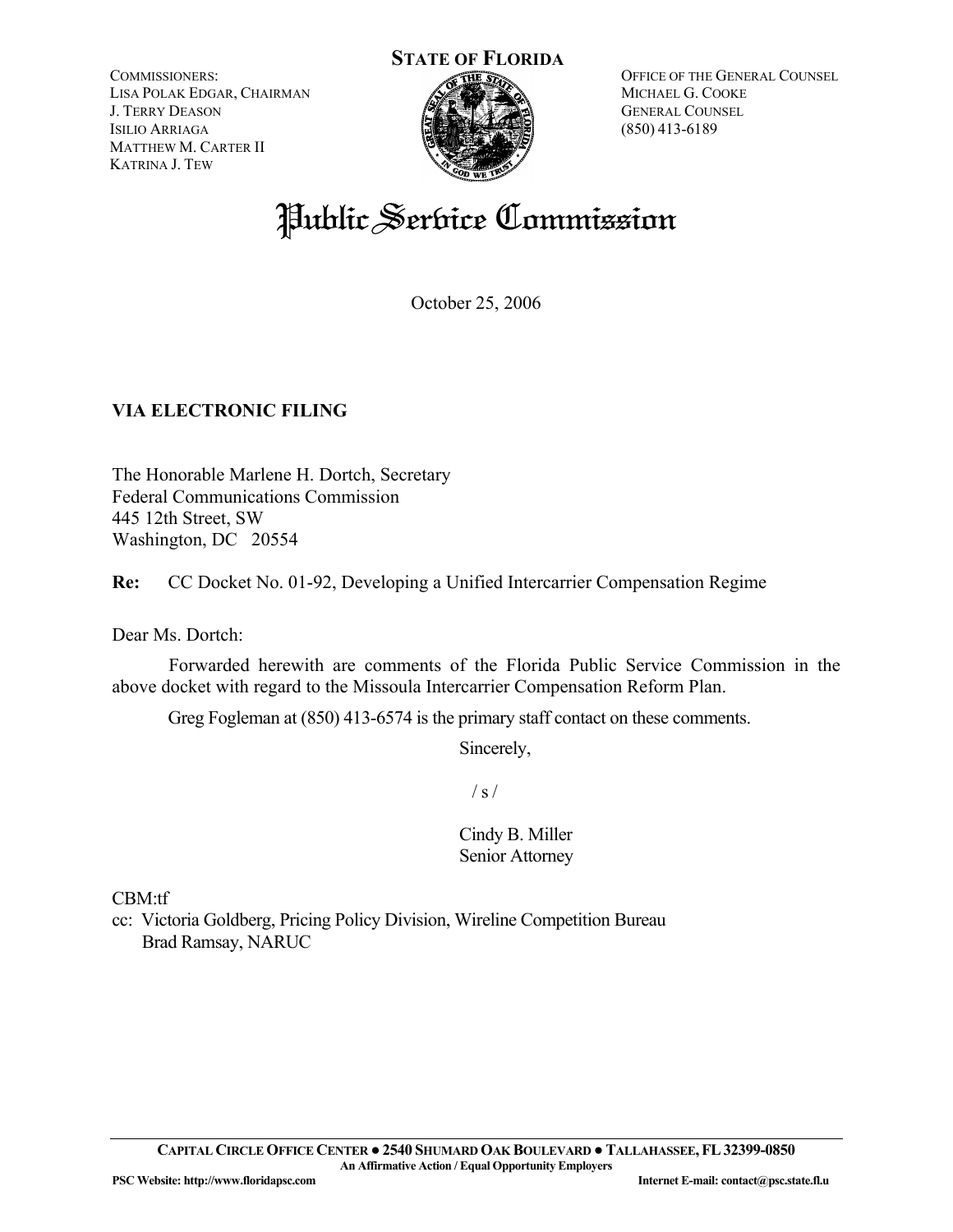### **Before the Federal Communications Commission Washington, D.C. 20554**

In the Matter of Developing a Unified Intercarrier Compensation Regime ) )  $\mathcal{L}$  $\mathcal{L}$ ) ) CC Docket No. 01-92

# **COMMENTS OF THE FLORIDA PUBLIC SERVICE COMMISSION IN RESPONSE TO THE FEDERAL COMMUNICATIONS COMMISSION'S PUBLIC NOTICE SEEKING COMMENT ON THE MISSOULA INTERCARRIER COMPENSATION REFORM PLAN**

CHAIRMAN LISA POLAK EDGAR

COMMISSIONER J. TERRY DEASON

COMMISSIONER ISILIO ARRIAGA

COMMISSIONER MATTHEW M. CARTER II

COMMISSIONER KATRINA J. TEW

October 25, 2006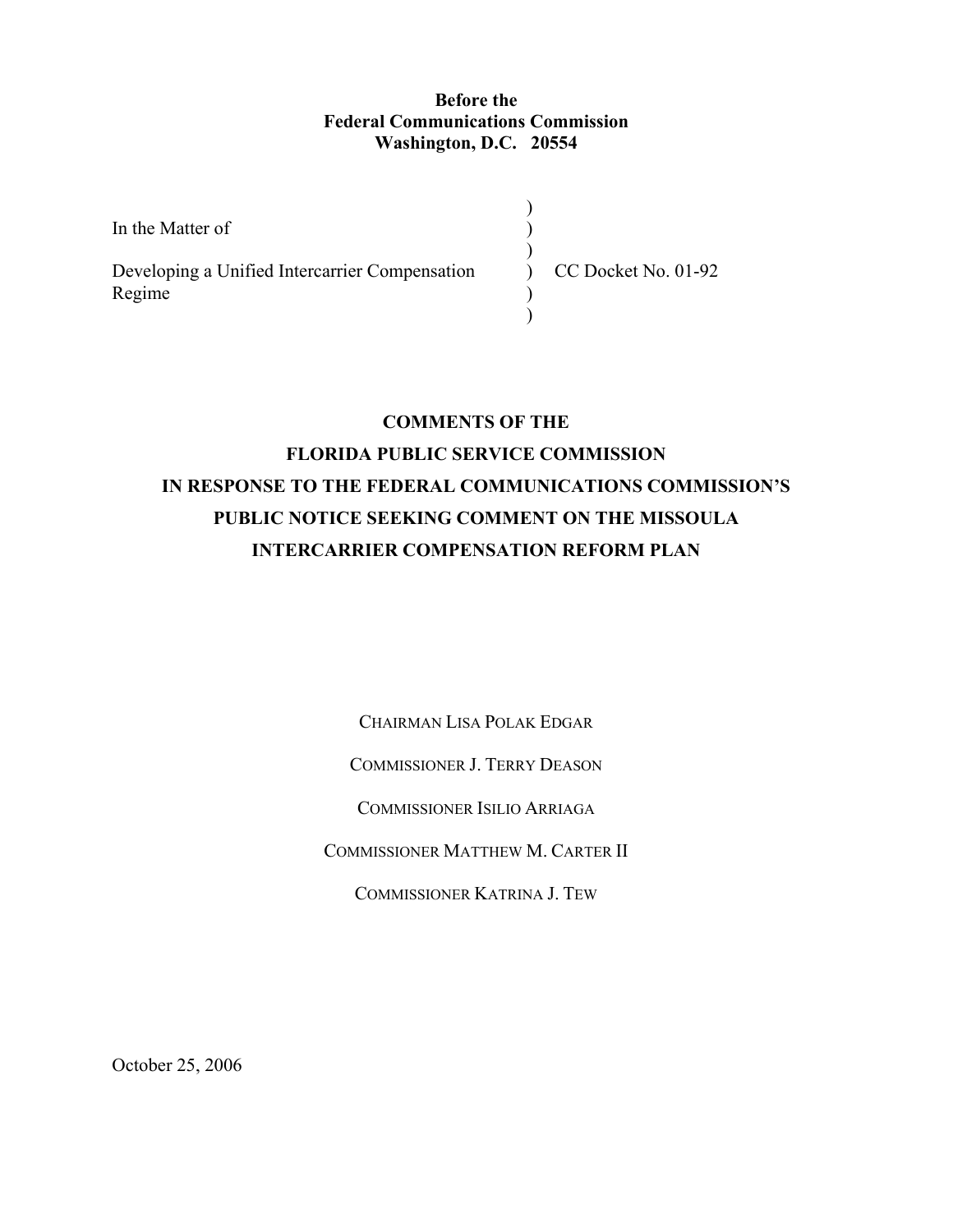#### **Introduction**

 The Florida Public Service Commission (FPSC) submits these comments in response to the Federal Communications Commission (FCC) Public Notice (Notice) released on July 25, 2006.<sup>1</sup> In this Notice, the FCC seeks comment on the Missoula Plan (the Plan) to reform intercarrier compensation (ICC). The FPSC commends the members of the Plan for their efforts in developing a comprehensive proposal to reform intercarrier compensation.<sup>2</sup> While the FPSC acknowledges that the existing intercarrier compensation regime is in need of reform, we believe that the Plan is contrary to the best interests of consumers because it shifts cost recovery to consumers through increases in SLC and the universal service fund without assurances of offsetting benefits. Further, the Plan is overly broad, addressing several issues beyond the scope of intercarrier compensation.

 The FPSC would note, however, its support for action regarding the issue of phantom traffic. The FPSC does not believe that resolution of this issue should be delayed while intercarrier compensation reform is finalized and urges the FCC to address phantom traffic in a separate proceeding.

#### **Intercarrier Compensation Components**

 The Plan is the result of a lengthy collaboration initially involving many industry stakeholders. While support appears to include a large number of industry representatives, a significant number of parties have already indicated their opposition to the Plan.<sup>3</sup>

#### *Rates*

 $\overline{a}$ 

Under the Missoula Plan, ICC rates are reduced by \$6 billion over four years.<sup>4</sup> While these reductions will help reduce the costs carriers pay for ICC, there is no guarantee that these reductions will find their way to customers. The FPSC is concerned that the Plan does not

<sup>&</sup>lt;sup>1</sup> FCC, Public Notice. *Comment Sought on Missoula Intercarrier Compensation Reform Plan.* CC Docket No. 01-92. DA 06-1510. Released July 25, 2006.

<sup>&</sup>lt;sup>2</sup> The Missoula Plan is supported by AT&T, BellSouth, Cingular Wireless, Commonwealth Telephone Company, Consolidated Communications, Epic Touch, Global Crossing, Iowa Telecom, Level 3 Communications, Madison River Communications, and the Rural Alliance (representing about one-fourth of the small rural LECs).

<sup>&</sup>lt;sup>3</sup> Opponents of the Missoula Plan include: Verizon, MCI, Cavalier Telephone, COMPTEL, Core Communications, GCI, McLeodUSA, NuVox Communications, Pac-West Telecom, RCN Corporation, XO Communications, Xspedius Communications, Comcast, Charter Communications, Cox Communications, NCTA, Time Warner Cable, Time Warner Telecom, CTIA – The Wireless Association, and NASUCA.

<sup>&</sup>lt;sup>4</sup> For Tracks 1 and 2, the Plan seeks to reduce and unify all terminating intercarrier charges and to reduce originating charges (terminating charges are reduced more quickly than other charges to reduce arbitrage). Carriers in Tracks 1 and 2 also have the option of eliminating originating charges altogether. These reforms are achieved differently, and to different degrees, for each track. In Track 3, intrastate access charges will be reduced to a company's interstate levels and structured for both originating and terminating traffic.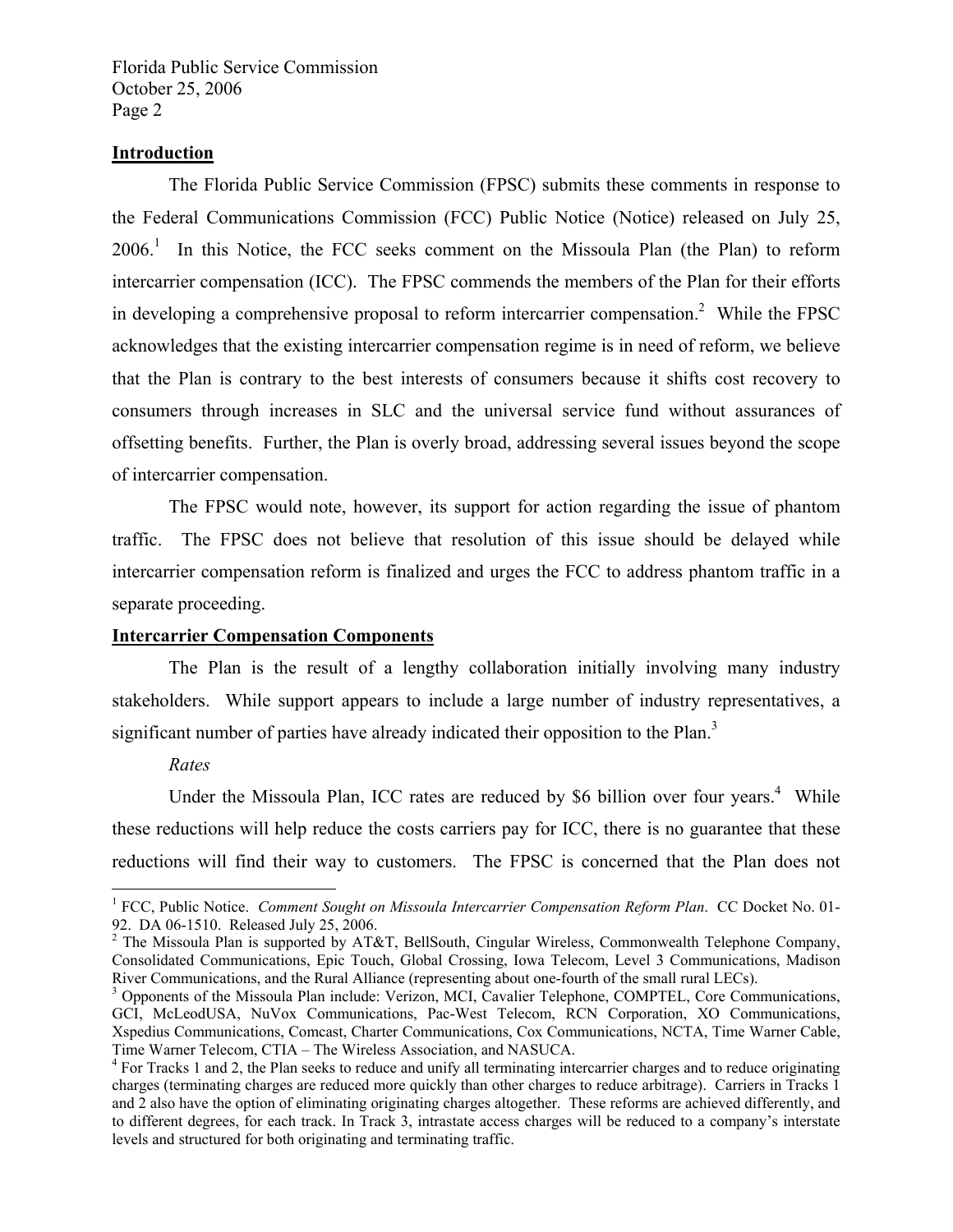appear to require any pass through of reductions in ICC rates to end-users, and residential wireline customers may end up paying more.

 Furthermore, the Plan does not result in unified rates. The greatest disparity in ICC rates exists within and between rates charged by rural carriers (which are called Track 3 carriers under the Plan). While the Plan reduces each Track 3 carrier's intrastate access rates to interstate levels, a vexing disparity remains in intercarrier rates among the three tracks and among Track 3 carriers.<sup>5</sup> Unlike Tracks 1 and 2, the Plan does not establish a single national target rate for Track 3 carriers. In fact, the Missoula Plan allows some interstate Track 3 rates to rise. As a result, incentives to misreport traffic will continue to exist.

#### *Preemption*

<u>.</u>

 The Missoula Plan improperly preempts the authority of the states over intrastate ICC rates. The courts have required that the preemption of state authority be narrowly tailored. Although the Plan is described as having "optional elements," the basis of the plan is complete FCC preemption of authority over ICC rates, both interstate and intrastate. There is no basis in law for such an abrogation of power.

 The Plan not only conflicts with preemption policy, it also treads on state law. Both the Federal law and Florida law provide the FPSC authority over intrastate rates and access charges. Sections  $252(c)$ ,  $252(d)(1)$ , and  $252(d)(2)$  of the Federal Telecommunications Act place state Commissions in the role of prescribing rates for such traffic. The FCC is only authorized to set the methodology for the rate setting. In Section 364.163(3), Florida Statutes, the FPSC has continuing regulatory oversight of intrastate access. In Sec. 364.164, Florida Statutes, the Florida law sets out a structure to move intrastate access charges to the interstate level, under certain circumstances, and thus eliminates some disparities. The Florida Legislature's framework should not be thwarted, with an increase from \$6.50 to \$10.00 to the customers' Subscriber Line Charge cap.

 While we appreciate that a balkanized framework is less than perfect, it is the law of the land. In *Louisiana PSC v. FCC*, 476 U.S. 355 1890 (1986), the U.S. Supreme Court stated that

<sup>&</sup>lt;sup>5</sup> The average Track 2 target rate of \$0.01 per minute of use (MOU) is twenty (20) times higher than the Track 1 target rate of \$0.0005 per MOU. The Track 3 average rate of \$0.018 per MOU is thirty-six (36) times higher than Track 1 and is made up of a different target rate for each rural company. The individual company rates range from \$0.003 per MOU to \$0.089 per MOU.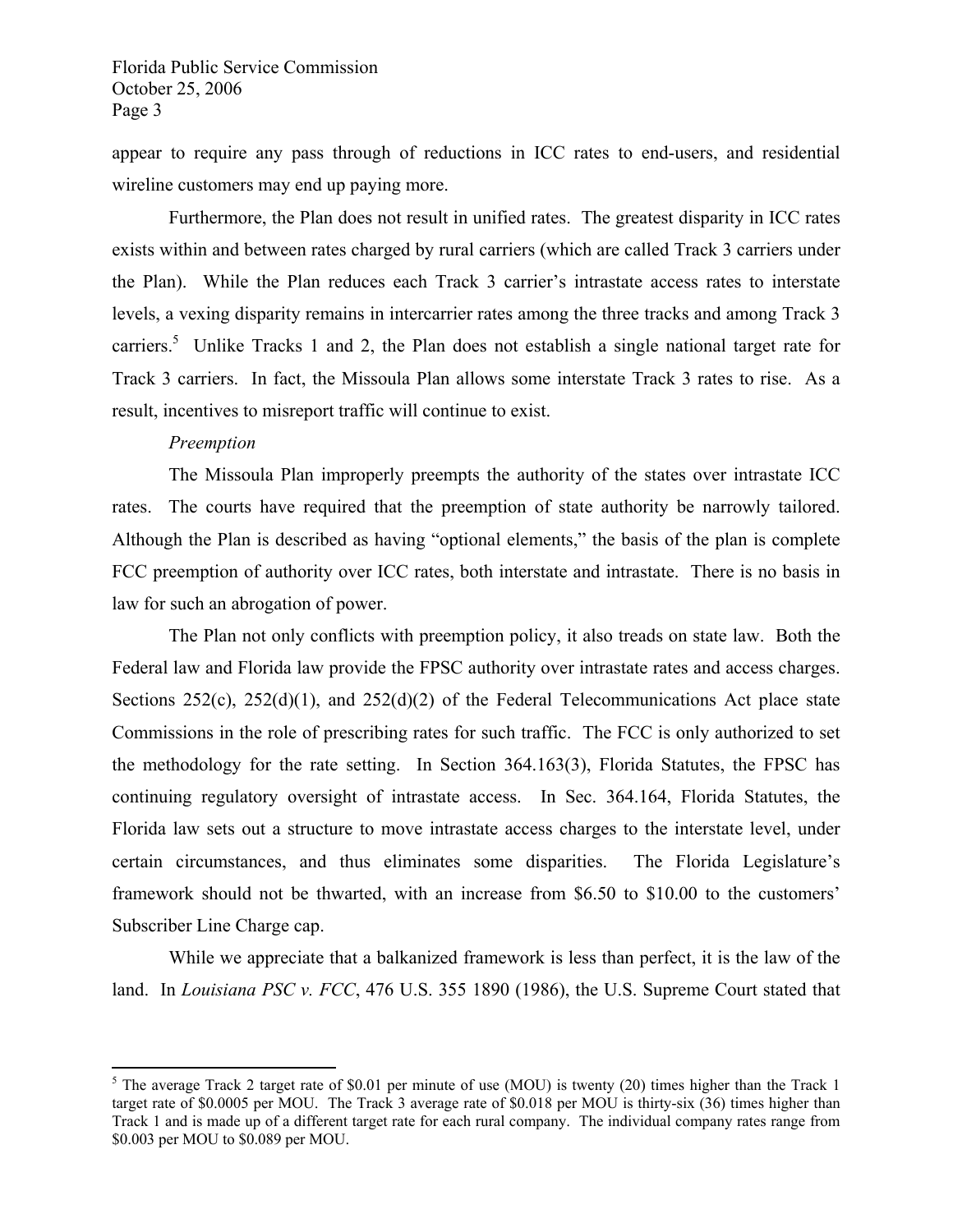the FCC may not take preemptive action merely because it thinks it will best effectuate federal policy.

 The 1996 Federal Telecommunications Act (the Act) retained the overall split of authority between state and federal entities over telecommunications service. Section 152(b) provides that the FCC does not have authority over regulation for, or in connection with, intrastate communications service. The seminal case of *Louisiana Public Service Commission v. FCC*, <sup>6</sup> reinforced this dual regulatory paradigm. The Court said that "an agency literally has no power to act, let alone preempt the validly enacted legislation of a sovereign State, unless and until Congress confers power upon it." Here, Congress has not conferred the power to preempt state intrastate access charges or otherwise affect ratemaking. Moreover, despite the assertions of the Plan proponents, the proposal does not fit within the "impossibility exception" in favor of preemption, nor does it warrant the triggering of the Telecommunications Act "forbearance provision." Such a basis for preemption is available only when compliance with both federal and state law is in effect physically impossible.

 The Plan proponents acknowledge that the FCC will need to "adopt assertive and new legal strategies" to implement the mandatory provisions for Tracks 1 and 2. In Section 252(c), state commissions must establish any rates for interconnection, services, or network elements in resolving arbitrations. In Section 252(d)(2), the state commissions are expressly provided a role on reciprocal compensation.

 The Plan's premises underlying the claim of impossibility are weak. The proponents have postured that the current broken intercarrier compensation framework has led to the unraveling of the industry. In *People of the State of California v FCC*,<sup>7</sup> the Court emphasized that the impossibility exemption is a limited one. The FCC may not justify a preemption order merely by showing that some of the preempted state regulation would frustrate FCC regulatory goals if not preempted. Rather, the FCC must justify the entire preemption order by demonstrating that it is narrowly tailored to preempt only the state regulations that would thwart valid FCC regulatory goals. "The FCC has the burden . . . of showing with some specificity that [state regulation] . . . would negate the federal policy . . . ." This test has not been met.

1

<sup>&</sup>lt;sup>6</sup> 476 U.S. 355 (1986).

 $7$  905 F. 2d 1217, 1243 (9<sup>th</sup> Circuit, 1990).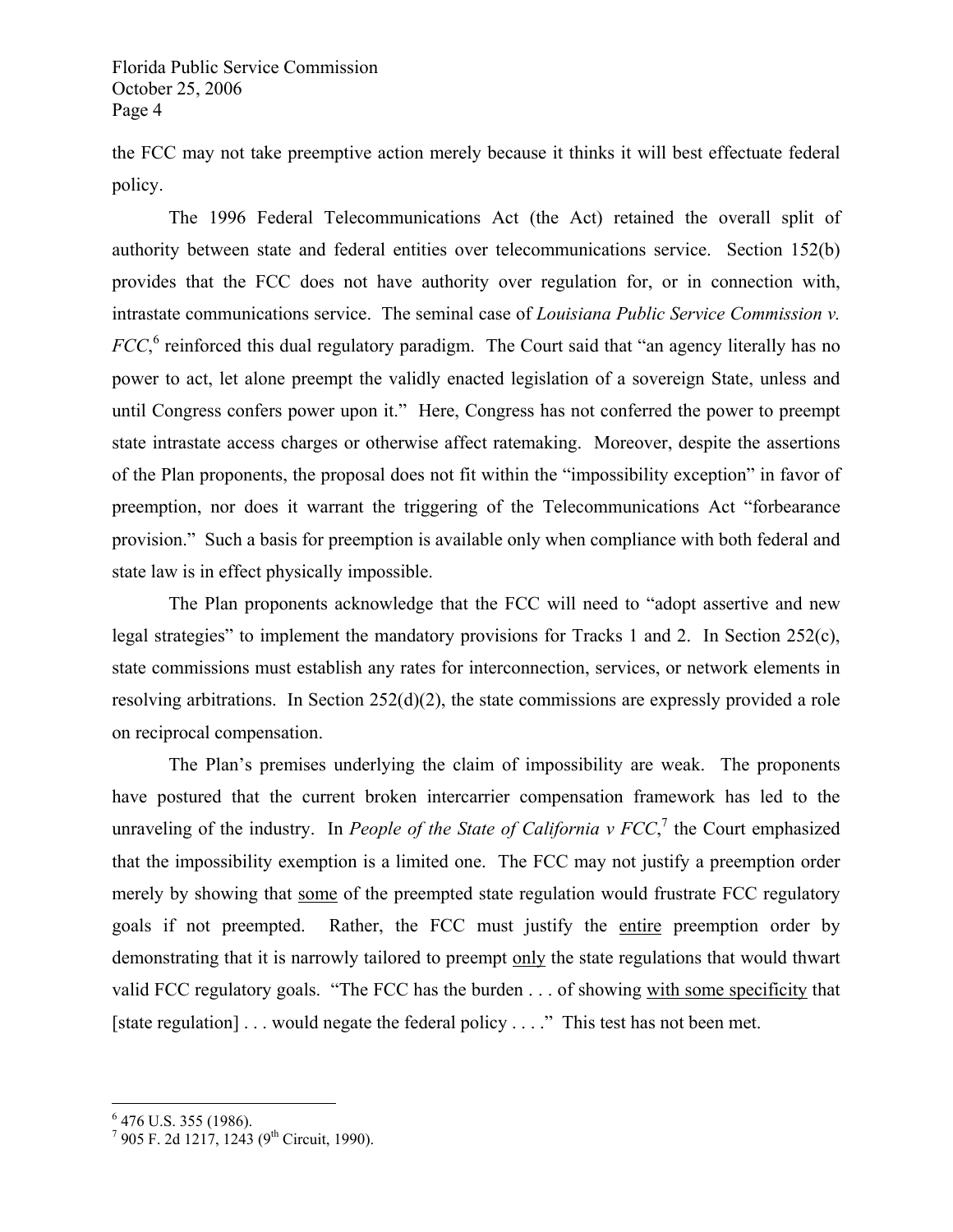#### **Cost Recovery to Offset Access Charge Decreases**

 The cornerstone of the Plan is the replacement of revenues lost from reducing ICC by increasing the federal universal service fund and the subscriber line charge (SLC) cap. Specifically, for Track 1 carriers the SLC would be increased from a cap of \$6.50 for residential lines today, to a cap of \$10.00 for all lines in year four, with adjustments for inflation in subsequent years. <sup>8</sup> These SLC increases make up \$4.7 billion of the \$6.9 billion revenue increase under the Plan.

 Carriers that cannot recover the full amount of ICC revenue reductions from the SLC increases are eligible to receive support from the new Restructure Mechanism Fund. The basis of the Restructure Mechanism is not clear. The supporters of the Plan do not agree on its legal foundation. If the basis to establish such a fund is from the sections of the Act regarding interconnection, then there is no authority to assess other carriers to pay for lost revenue.<sup>9</sup> Alternatively, if the basis is the universal service section of the Act, then it is likely that equal support would be provided to competitive eligible telecommunications carriers (ETCs), not just to incumbent ETCs. If the FCC were to make Restructure Mechanism support portable to competitive ETCs, it would have the effect of increasing the cost estimates of the Plan.<sup>10</sup>

 In addition, another new fund is included to allow states that have elected to establish an intrastate universal service mechanism to defray the cost of compensating carriers for access rate reductions made before the Plan's adoption. The fund is called the "Early Adopter Fund." The FPSC questions why such support is only available if an explicit intrastate universal service program was established. We note that the 2003 Florida Legislature passed the Tele-competition Innovation and Infrastructure Enhancement Act of 2003 to address access charge reform, without the use of a universal service program. Specifically, the 2003 Act permits Incumbent Local Exchange Carriers (ILECs) to petition the FPSC to reduce their intrastate switched network access charges to parity with interstate switched network access charges in a revenue neutral manner, with offsetting increases to basic local service rates.<sup>11</sup>

 In August 2003, BellSouth, Embarq, and Verizon each filed such petitions with the FPSC. The FPSC approved those petitions in December 2003. The rate rebalancing petitions

1

<sup>&</sup>lt;sup>8</sup> The residential and single line business SLC cap for Tracks 2 and 3 carriers increases from \$6.50 to \$8.75 over three years.

<sup>&</sup>lt;sup>9</sup> Sections 201 and 251.

 $10$  Section 254.

<sup>&</sup>lt;sup>11</sup> Florida Statutes 364.164.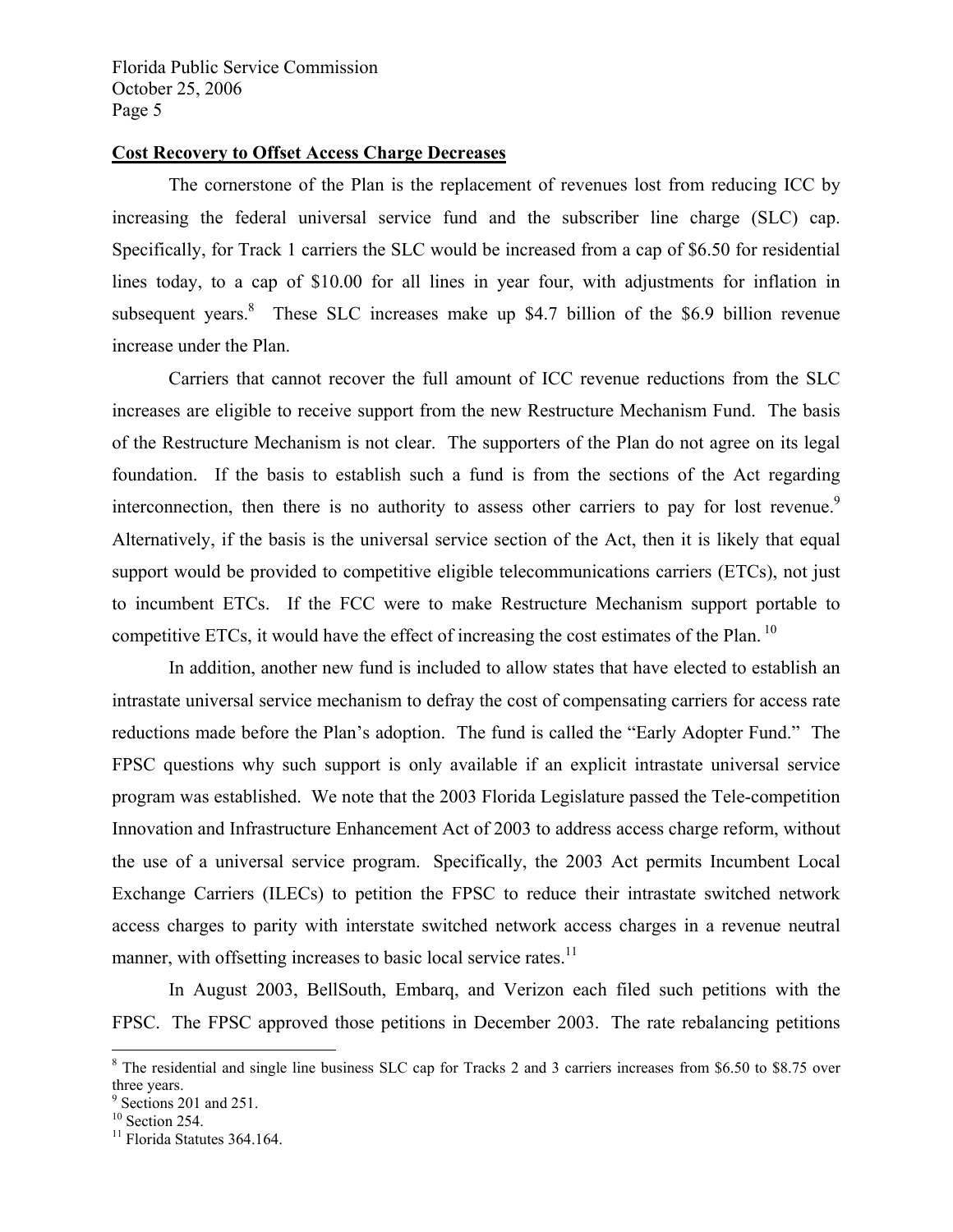were to be phased in over a period of not less than two years and not greater than four years. The initial rate changes occurred in November 2005 after the Florida Supreme Court affirmed the FPSC's decision. There are two remaining access charge reductions for BellSouth and Verizon and three for Embarq under their respective petitions. The estimated total amount of the reductions is \$343.5 million. Thus, Florida has begun to address intercarrier compensation reform. We believe it is properly the role of states to resolve intercarrier compensation rate disparities that are within their jurisdiction. The "Early Adopter Fund," as proposed, would have the effect of only rewarding those states that have addressed ICC reform through an intrastate universal service mechanism.

 If the FCC chooses to move forward with this Plan, the FPSC urges the FCC to consider broadening eligibility for Early Adopter funding to include more than those states that elected to establish explicit universal service funds. We believe that to do otherwise would unreasonably penalize those states who chose to eliminate access charge disparities through other means.12 For example, where a state has performed rate rebalancing, it would be reasonable to distribute Early Adopter support to carriers as a credit to end-users.

 The Missoula Plan shifts nearly two-thirds of revenues currently recovered from carriers directly to consumers (end-users) through higher SLCs and USF contributions. Since access charge volumes generally have been decreasing, the plan would have the effect of sheltering some ILEC revenue streams from competition by shifting revenue recovery from ICC to fixed line item charges on consumers' bills. The FPSC does not believe that in a competitive market this is appropriate or in the best interest of consumers.

#### **Non-Intercarrier Compensation Components**

#### *Rebasing the Rural High-Cost Cap*

<u>.</u>

 High-Cost Loop Support (HCLS) is provided to rural ETCs based on their embedded costs.<sup>13</sup> In December 1993, the FCC, at the recommendation of the Joint Board, imposed a cap on HCLS payments.<sup>14</sup> The cap was indexed to the rate of growth in the national total of working exchange loops. The FCC modified the HCLS mechanism to provide additional support to rural

 $12$  We note the great uncertainty that exists as to the ultimate amount of any Early Adopter Fund. Consistent with out comments in prior proceedings, we would have serious misgivings in funding an Early Adopter Fund through

massive increases in federal universal service funds.<br><sup>13</sup> This support is also available to competitive ETCs that serve within a rural ETC's study area. Nonrural carriers receive High-Cost Model Support instead of High-Co

<sup>&</sup>lt;sup>14</sup> FCC. Amendment of Part 36 of the Commission's Rules and Establishment of a Joint Board, CC Docket No. 80-286, Report and Order, (1993).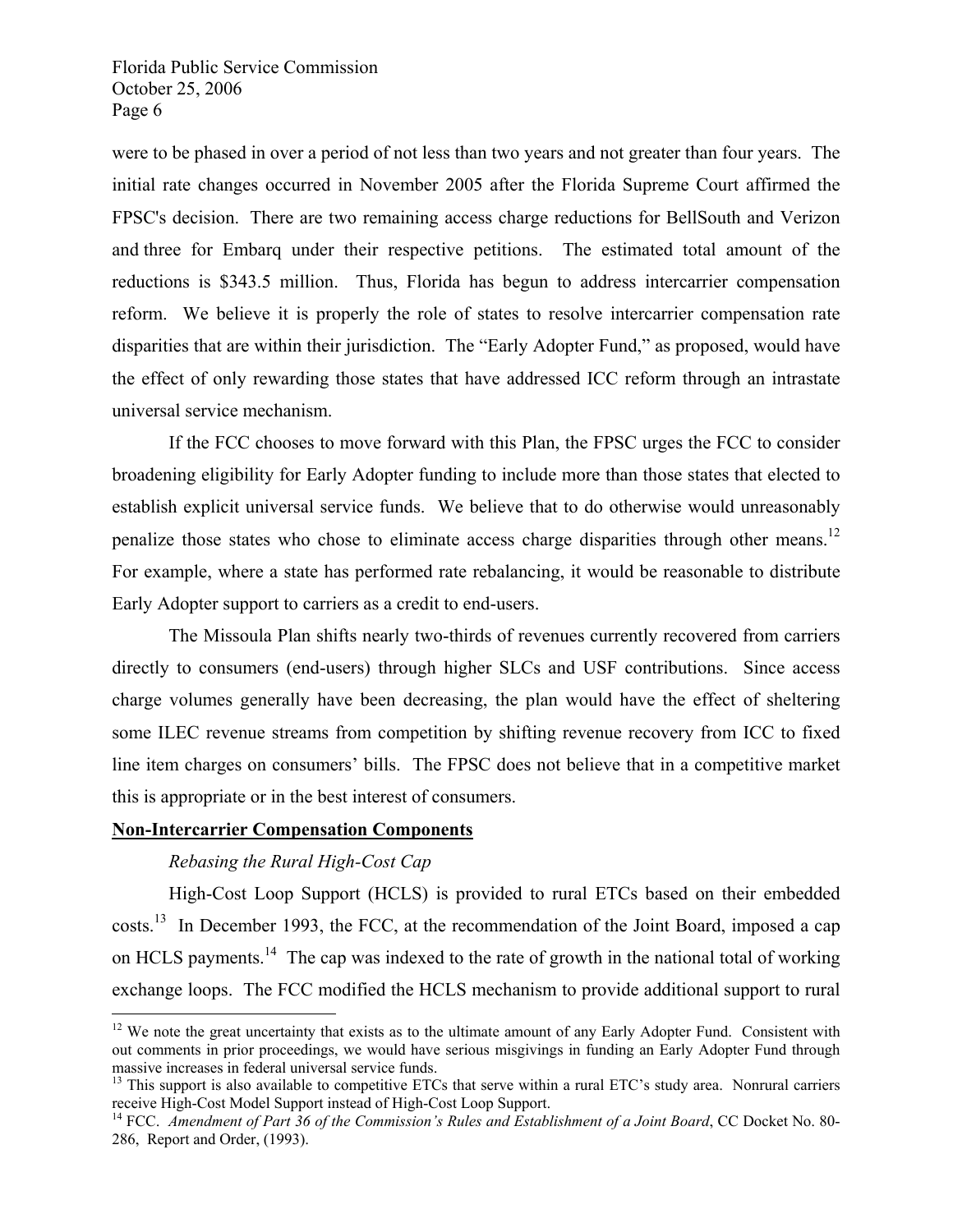carriers on May 23, 2001.<sup>15</sup> Specifically, the FCC rebased the HCLS fund for rural carriers,  $^{16}$ revised the corporate operations expense limitation formula, and modified the indexed cap. The Missoula Plan would again recalculate the cap of the high-cost embedded loop mechanism, thus providing increased funding to rural carriers.

 The FPSC fails to see any connection between rebasing HCLS again with reforms to ICC. Rebasing of the cap on the High Cost Loop Fund is not relevant to ICC reform. Moreover, the estimated \$0.3 billion increase in the High Cost Loop Fund due to rebasing is understated since it does not include payments made to competitive ETCs.

 *Rewriting Interconnection Rules* 

1

Under current law, a CLEC is entitled to interconnect with an ILEC at a single technically feasible point of interconnection (POI) on the ILEC's network. The POI is the CLEC's choice in each local access and transport area  $(LATA)$ .<sup>17</sup> The Plan changes settled interconnection rules and may impose additional costs on competitors for interconnection. The FPSC is concerned that this may have a detrimental effect on competition. The Plan changes the rules by permitting incumbent carriers, rather than CLECs, to designate the POIs (or Edge as referred to in the Plan) at which they will accept traffic for termination. Moving to multiple POIs may impose substantial network regrooming costs on competitors. If the competitor does not have the facilities available to reach the incumbents' Edges, the Plan may require competitors to pay tariffed special access rates for interconnection facilities. It is unclear if this aspect of the Plan conflicts with the CLECs' rights to cost-based interconnection under Sections 251 and 252 of the Act. In short, the Plan would likely increase competitors' costs by requiring them to establish more facilities to more locations, at a greater cost, with no apparent net benefit.

<sup>15</sup> FCC. *Federal-State Joint Board on Universal Service, Multi-Association Group (MAG) Plan for Regulation of Interstate Services of Non-Price Cap Incumbent Local Exchange Carriers and Interexchange Carriers*, CC Docket Nos. 96-45, 00-256, Fourteenth Report Order, Twenty-Second Order on Reconsideration, and Further Notice of Proposed Rulemaking in CC Docket No. 96-45, and Report and Order in CC Docket No. 00-256 (2001).

<sup>&</sup>lt;sup>16</sup> For rural carriers, the national average annual loop cost is now frozen at \$240.00 and the cap is indexed to the rate of growth in working loops of rural carriers plus the rate of inflation as measured by the Gross Domestic Product –

Chained Price Index. This replaces indexing the cap based on the national growth rate of exchange loops. 17 *Application by SBC Communications, Inc., Southwestern Bell Telephone Company, and Southwestern Bell Communications Services, Inc. d/b/a Southwestern Bell Long Distance Pursuant to Section 271 of the Telecommunications Act of 1996 to Provide In-Region, InterLATA Services in Texas*, CC Docket No. 00-65, Memorandum Opinion and Order, FCC 00-238, ¶78 (rel. Jun. 30, 2000).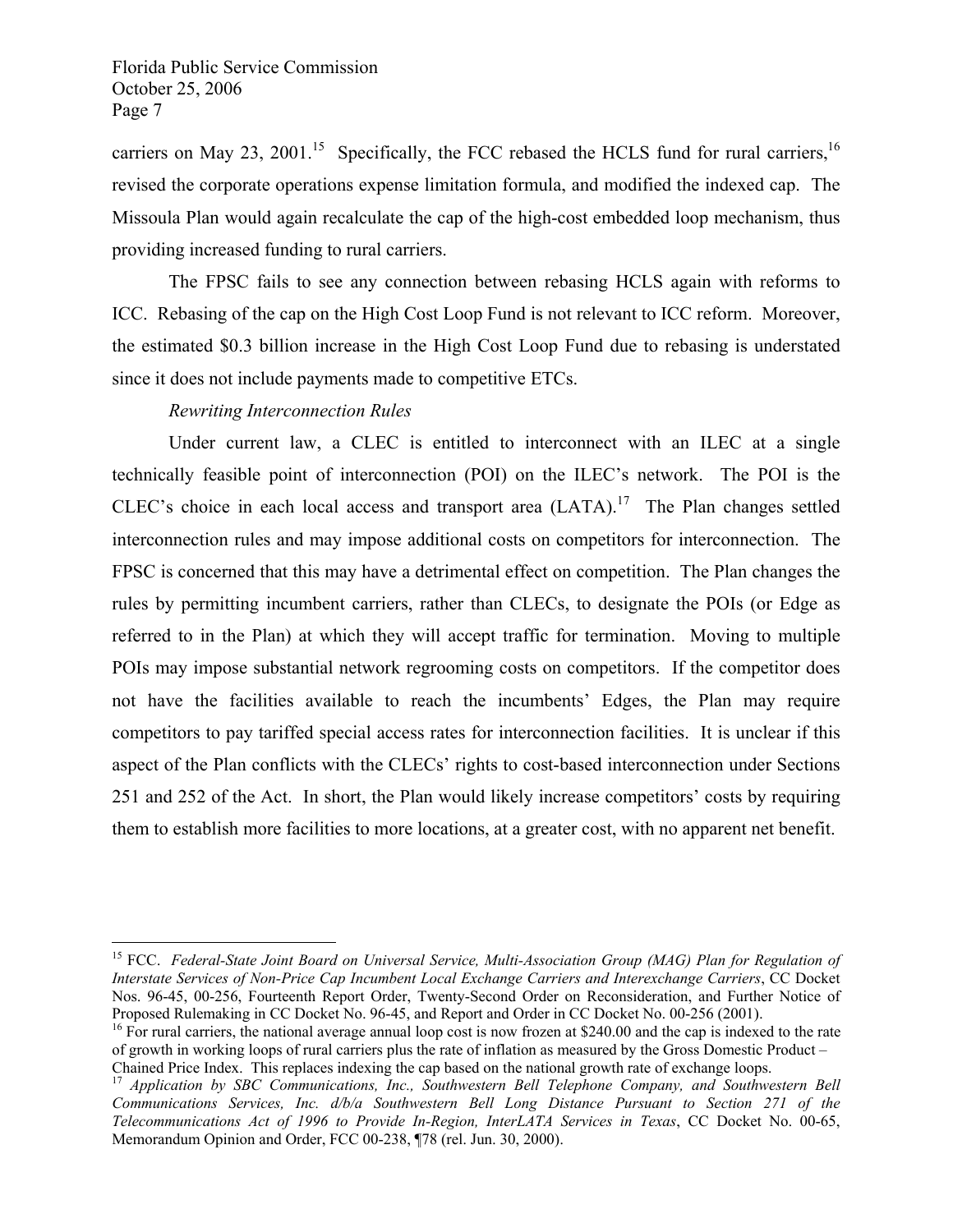#### *Phantom Traffic*

 Phantom traffic refers to calls that lack sufficient signaling information to enable intermediate and terminating providers to bill properly for ICC. Phantom traffic obstructs the creation of accurate billing records, conceals the identity of parties responsible for payment, and hampers the appropriate rating of calls. To address these problems, the Plan requires the delivery of accurate telephone number signaling information to both intermediate and terminating providers to ensure that traffic can be properly identified and classified for purposes of the intercarrier compensation provisions of the Plan.<sup>18</sup> It also offers a uniform framework for the generation and exchange of call-detail records. Finally, the Plan sets forth a proposed enforcement framework with serious consequences for providers that fail to comply with the phantom traffic rules.

 The FPSC notes that two other proposals to resolve phantom traffic issues have been submitted in this docket.<sup>19</sup> Moreover, there appears to be significant support for resolving this issue in a timely manner. The FPSC urges the FCC to move forward to resolve this issue quickly, on a stand-alone basis.

#### **Conclusion**

 $\overline{a}$ 

 The FPSC recognizes that the existing intercarrier compensation regime is in need of reform; however, we believe that the Missoula Plan is not in the best interest of consumers because it shifts cost recovery to consumers through increases in SLC and the universal service fund without assurances of offsetting benefits. The increases in the SLC caps do not appear in the public interest given the Plan does not require the reductions in ICC be flowed through to benefit consumers. Furthermore, the Plan places even more upward pressure on the Universal Service Fund at a time when that program's assessable base has been declining. The FPSC also questions the legal analysis offered by the sponsors of the Plan.

 The Telecommunications Act continues to authorize state authority over intrastate telephone service and Federal authority over interstate service. Thus, states should look to minimize or eliminate discrepancies that exist in ICC rates charged within their states, either through changes in end-user rates or state USF mechanisms. The Plan is overly broad,

<sup>&</sup>lt;sup>18</sup> The Plan enumerates certain exceptions of this requirement necessary for technological reasons.<br><sup>19</sup> Ex Parte Comments of USTelecom before the FCC in CC Docket No. 01-92 on March 16, 2006. ExParte Comments of CenturyTel, Consolidated Communications, Fairpoint Communications, Iowa Telecommunications Services, TDS Telecommunications, and Valor Telecommunications before the FCC in CC Docket No. 01-92 on March 31, 2006.